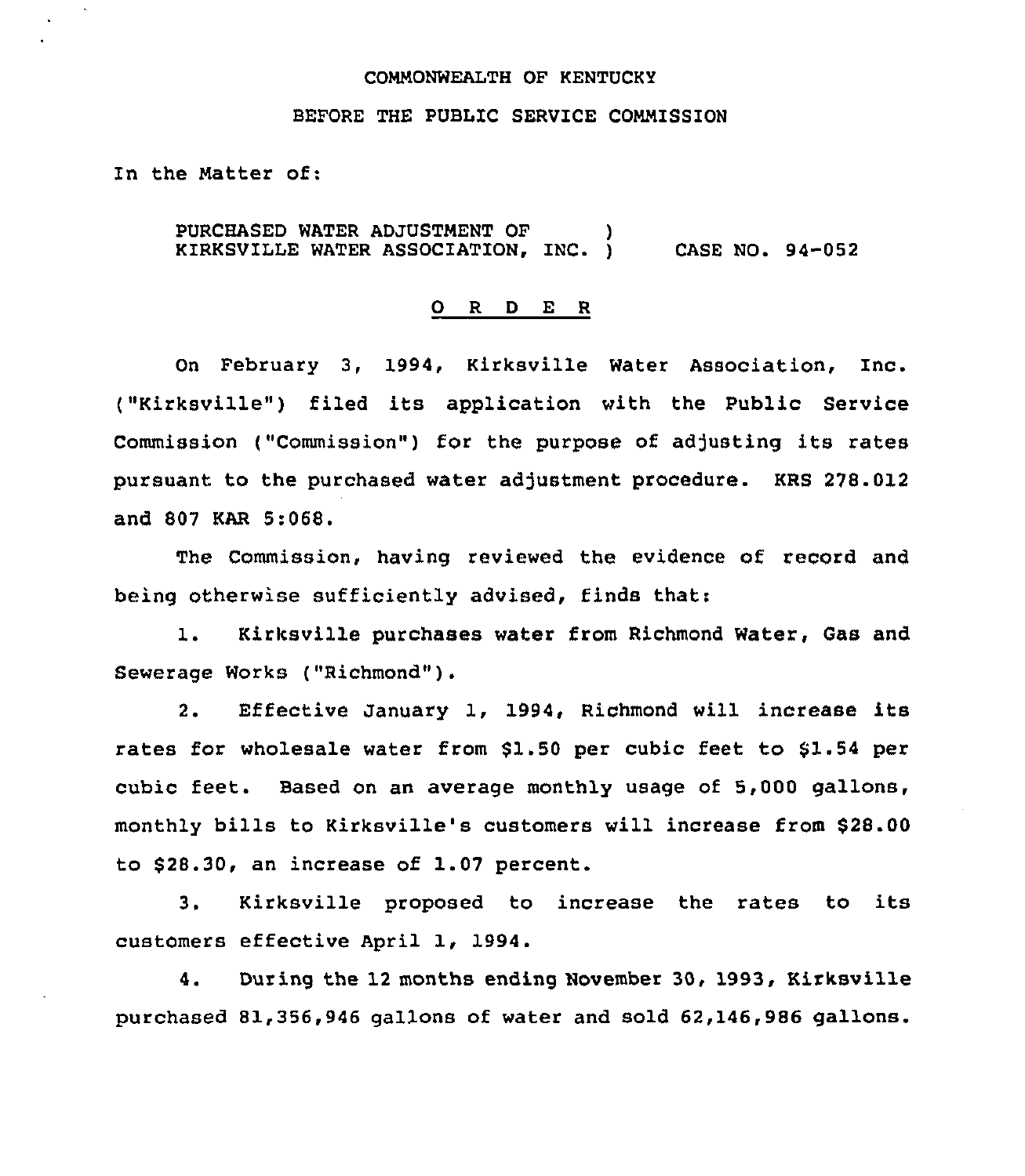5. Kirksville's calculations are correct and show an increase in purchased water cost of \$3,837 .59, resulting in a purchased water adjustment of 6 cents per 1,000 gallons.

6. The purchased water adjustment of 6 cents per 1,000 gallons and the rates in Appendix A, attached hereto and incorporated herein, are fair, just, and reasonable and should be approved.

IT IS THEREFORE ORDERED that:

1. The purchased water adjustment of <sup>6</sup> cents per 1,000 gallons and the rates in Appendix <sup>A</sup> are approved for services rendered on and after April 1, 1994.

2. Kirksville's proposed tariff is approved.

3. Within 30 days of the date of this Order, Kirksville shall file verification that the notice to its customers has been given.

Done at Frankfort, Kentucky, this 7th day of March, 1994.

# PUBLIC SERVICE COMMISSION

Vice chairman" <sup>i</sup>

ATTEST: c

Executive Director

Commidsione